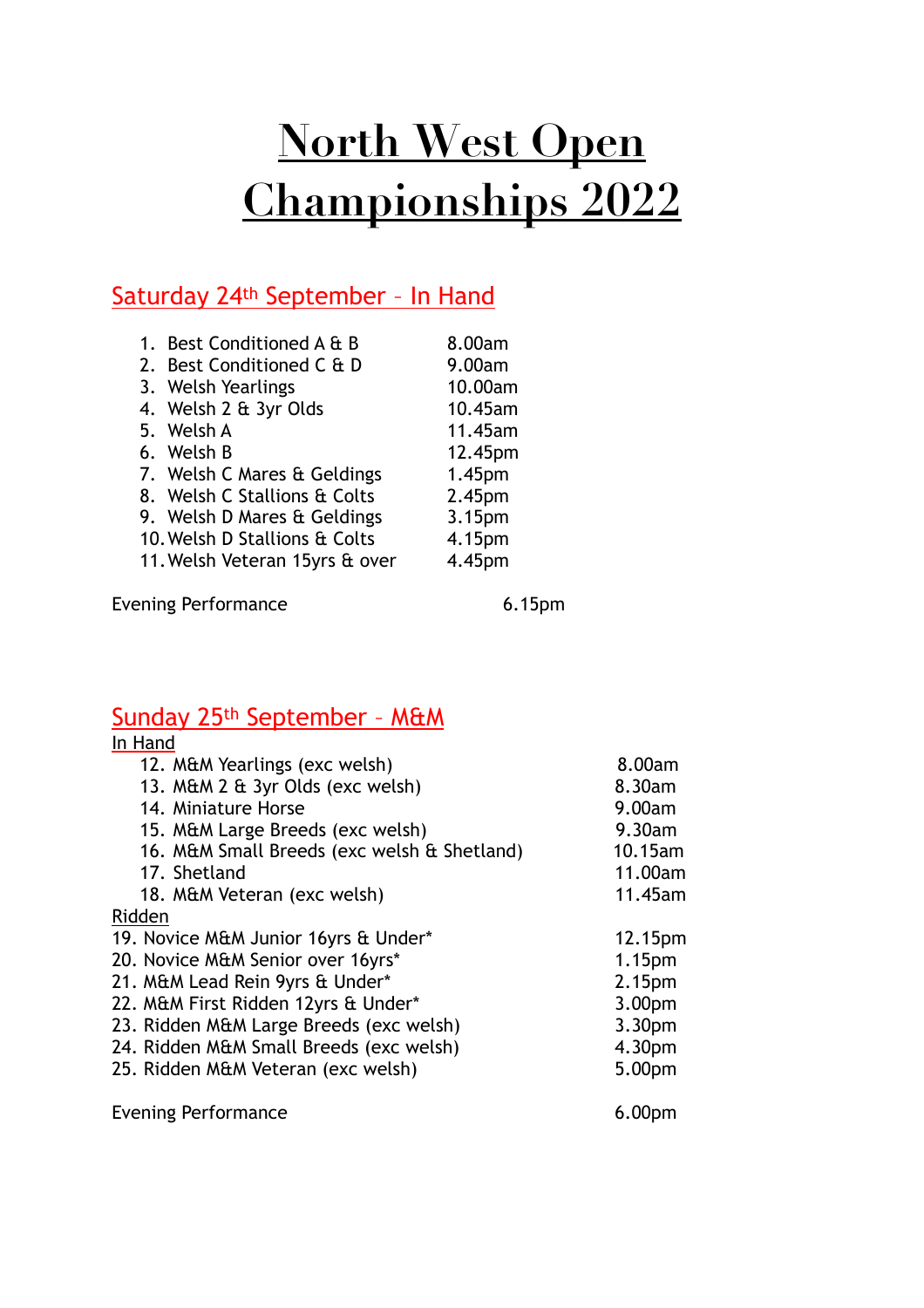### Saturday 1st October – In Hand

| 26. Best Conditioned (non M&M/Exc Welsh) | 8.30am  |
|------------------------------------------|---------|
| 27. Yearlings (non M&M/Exc Welsh)        | 9.30am  |
| 28. 2yr Olds (non M&M/Exc Welsh)         | 10.00am |
| 29. 3yr Olds (non M&M/Exc Welsh)         | 10.30am |
| 30. Open Showing 148cms & Under          | 11.15am |
| 31. Open Showing over 148cms             | 12.15pm |
| 32. Pure Bred Arab                       | 1.00pm  |
| 33. Part Bred Arab                       | 2.00pm  |
| 34. Part Bred M&M (inc welsh)            | 3.00pm  |
| 35. Veteran Non M&M 15yrs & Over         | 4.00pm  |
|                                          |         |
| <b>Evening Performance</b>               | 5.30pm  |

## Sunday 2nd October – In Hand

| 36. Sport Horse                                           | 8.30am             |
|-----------------------------------------------------------|--------------------|
| 37. Show Hunter 153cms & Under                            | 9.15am             |
| 38. Show Hunter Over 153cms                               | $9.45$ am          |
| 39. Show Cob inc Maxi Cob (hogged & trimmed)              | 10.30am            |
| 40. Heavy Horse Pure & Part Bred                          | 11.15am            |
| 41. Duns, Cremello, Palomino & Spotted                    | 11.45am            |
| 42. Coloured Youngstock (up to 3yrs)                      | 12.45pm            |
| 43. Coloured Native/Cob/Traditional not exc 148cms 1.45pm |                    |
| (To be shown in natural state or fully hogged & trimmed)  |                    |
| 44. Coloured Native/Cob/Traditional exc 148cms            | 2.45 <sub>pm</sub> |
| (To be shown in natural state or fully hogged & trimmed)  |                    |
| 45. Solid Colour Traditional Gypsy Cob                    | 3.45 <sub>pm</sub> |
| 46. Coloured Non Native (plaited)                         | 4.45pm             |
|                                                           |                    |
| <b>Evening Performance</b>                                |                    |
|                                                           |                    |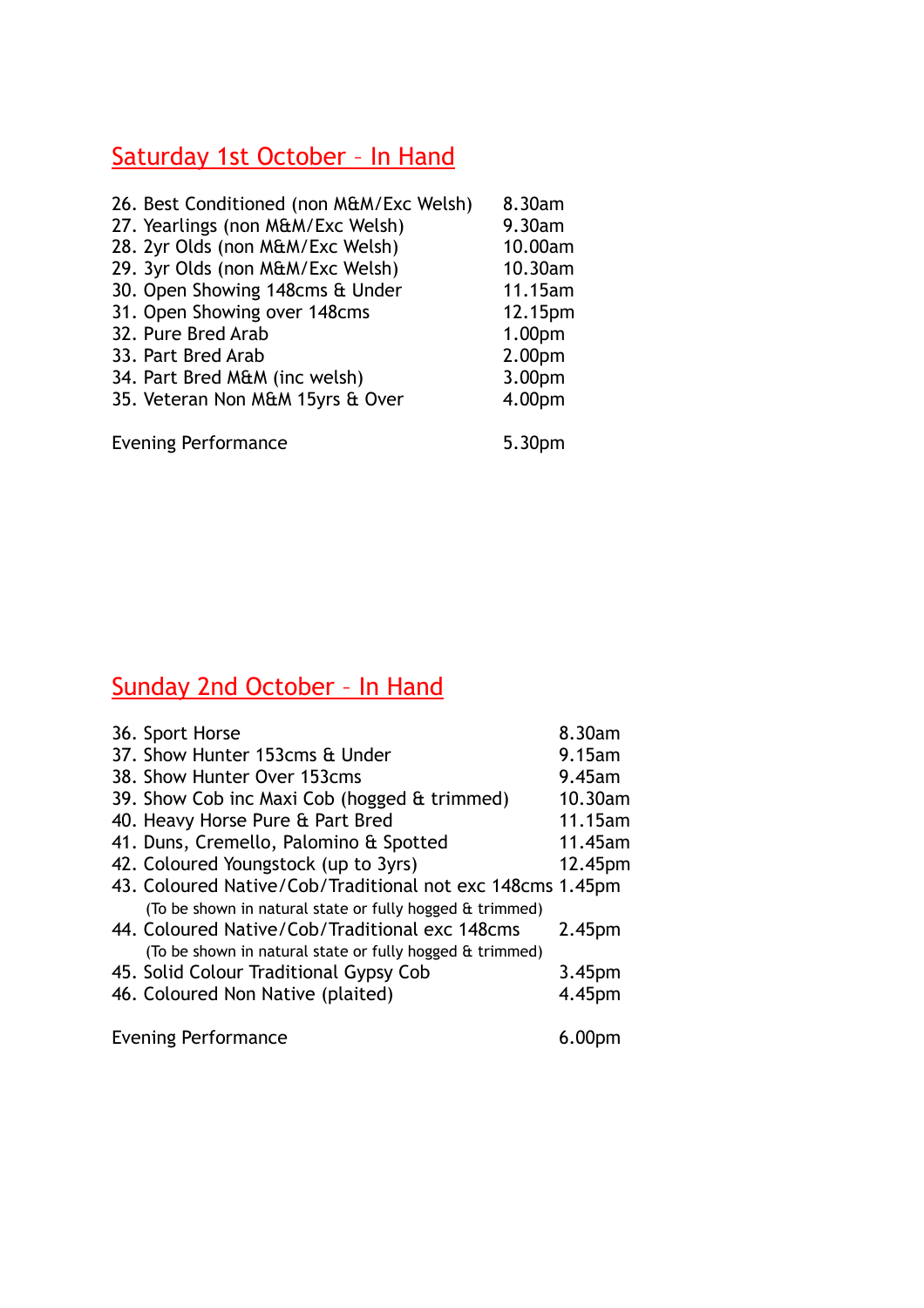### Saturday 8<sup>th</sup> October - Equitation & Showing

| 47. Lead Rein Equitation 9yrs & Under*                 | 8.30am             |
|--------------------------------------------------------|--------------------|
| 48. Junior Equitation 12yrs & Under*                   | 9.30am             |
| 49. Intermediate Equitation 13 to 17yrs*               | 10.30am            |
| 50. Senior Equitation 18yrs & Over*                    | 11.30am            |
| 51. Lead Rein Showing 8yrs & Under non M&M             | 12.30pm            |
| 52. First Ridden Showing 12yrs & Under non M&M         | 1.15 <sub>pm</sub> |
| 53. Riding Club Pony 148cms & Under (fence 65cm)       | 2.00 <sub>pm</sub> |
| 54. Young Handler 6-10yrs (148cms & under)             | 3.00pm             |
| 55. Young Handler 11-14yrs                             | 4.15pm             |
| 56. "Concours'd'Elegance Junior Ridden (14yrs & Under) | 5.30pm             |
| <b>Evening Performance</b>                             | 5.30pm             |
|                                                        |                    |

### Sunday 9th October – Ridden Showing

| 57. Novice Ridden 148cms & Under non M&M* | 9.30am             |
|-------------------------------------------|--------------------|
| 58. Novice Ridden Over 148cms non M&M*    | 10.30am            |
| 59. Veteran Non M&M 15yrs & Over          | 11.30am            |
| 60. Part Bred Ridden Arab                 | 12.30pm            |
| 61. Pure Bred Ridden Arab                 | 1.15 <sub>pm</sub> |
| 62. Ridden Showing 148cms & Under non M&M | 2.00pm             |
| 63. Ridden Showing Over 148cms non M&M    | 2.45 <sub>pm</sub> |
| 64. Part Bred M&M inc Welsh               | 3.30pm             |
| 65. Duns, Cremello, Palomino & Spotted    | 4.15pm             |
|                                           |                    |

Evening Performance **5.00pm**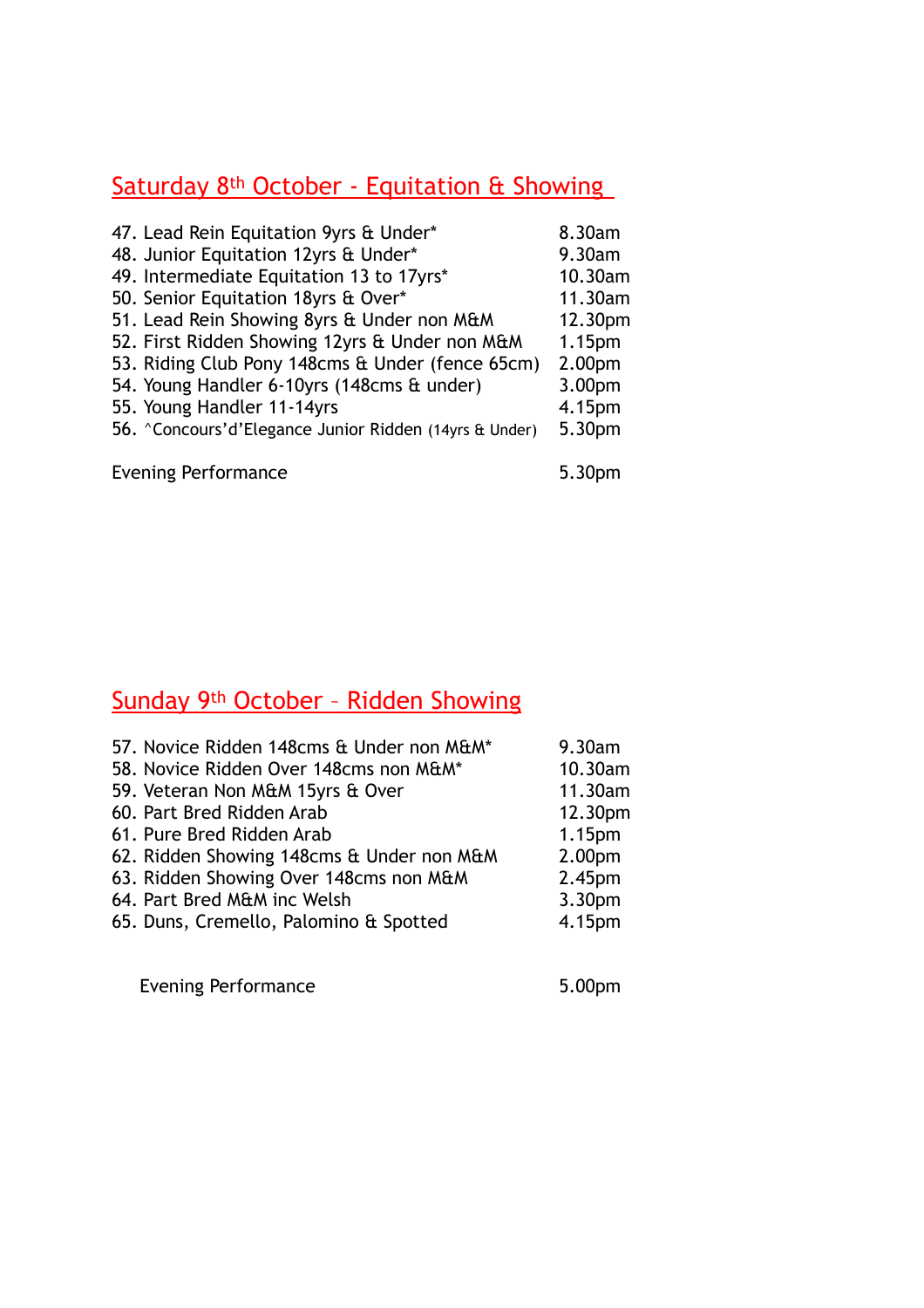### Saturday 15th October – Ridden Showing

| 66. Novice Ridden Welsh                                    | 8.30am             |
|------------------------------------------------------------|--------------------|
| 67. Ridden Welsh A & B                                     | 9.30am             |
| 68. Ridden Welsh C                                         | 10.15am            |
| 69. Ridden Welsh D                                         | 11.15pm            |
| 70. Ridden Welsh Veteran 15yrs & Over                      | 12.15pm            |
| 71. Coloured Native/Cob/Traditional not exc 148cms 12.45pm |                    |
| (To be shown in natural state or fully hogged & trimmed)   |                    |
| 72. Coloured Native/Cob/Traditional exc 148cms             | 1.45 <sub>pm</sub> |
| (To be shown in natural state or fully hogged & trimmed)   |                    |
| 73. Coloured Non Native (plaited)                          | 2.45 <sub>pm</sub> |
| 74. Solid Colour Traditional Gypsy Cob                     | 3.30 <sub>pm</sub> |
|                                                            |                    |

Evening Performance **5.00pm** 

### Sunday 16th October – Ridden Showing

| 75. Ridden Sports Horse                             | 9.30am             |
|-----------------------------------------------------|--------------------|
| 76. Hack / Riding Horse                             | 10.30am            |
| 77. ROR                                             | 11.30am            |
| 78. Ridden Hunter 153cms & Under                    | 12.00am            |
| 79. Ridden Hunter exc 153cms                        | 12.45pm            |
| 80. Ridden Heavy Horse Pure & Part Bred             | 1.45 <sub>pm</sub> |
| 81. Show Cob inc Maxi Cob (hogged & trimmed)        | 2.15pm             |
| 82. Riding Club Horse over 148cms (fence 70cms)     | 3.15pm             |
| 83. ^Concours'd'Elegance Senior Ridden (over 14yrs) | 4.45pm             |
|                                                     |                    |

Evening Performance **4.45pm**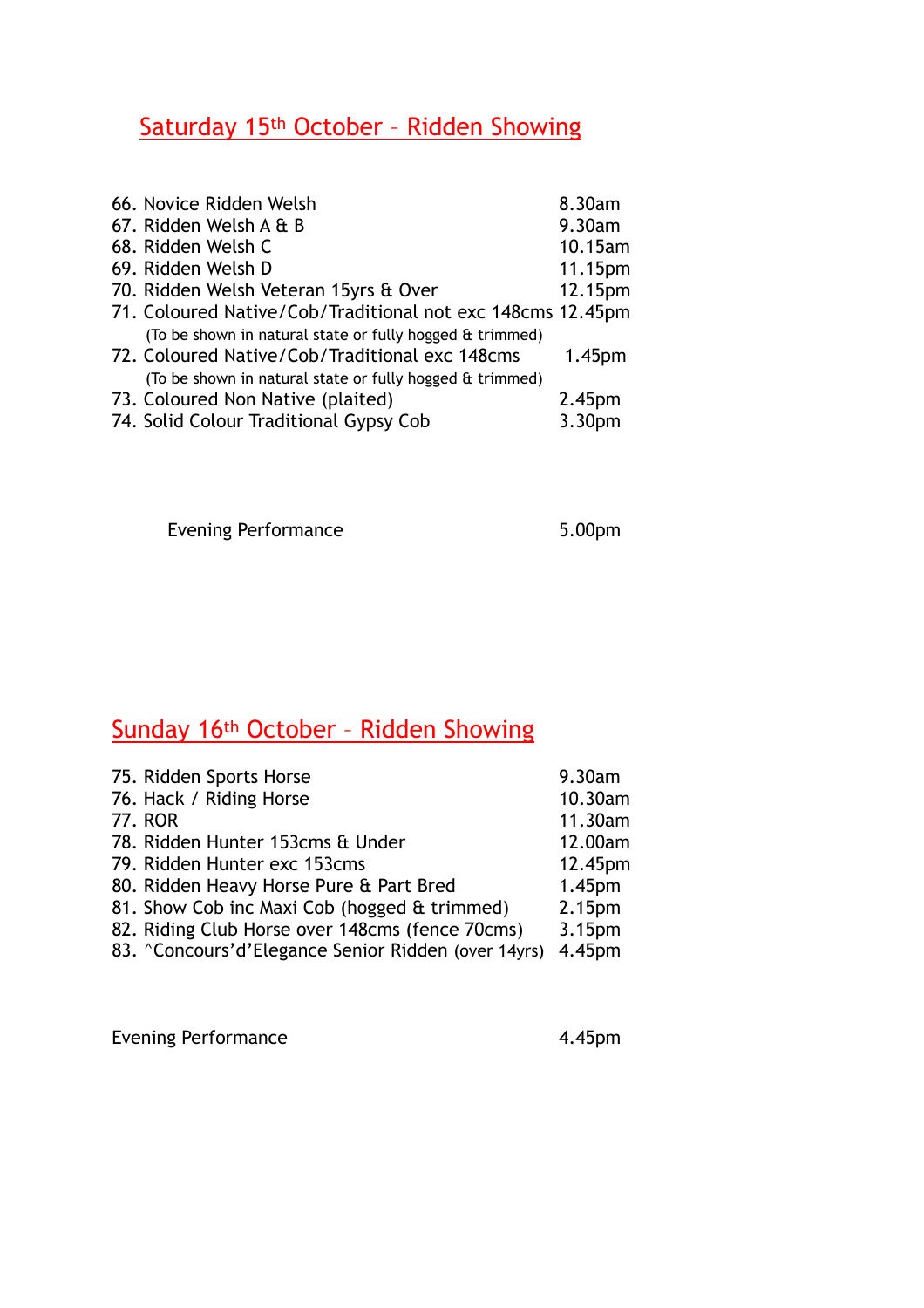#### Saturday 22nd October – Working Hunter

#### *Drawn orders.*

*Please note there will be no Evening Performance for Working Hunter Classes. Presentation ceremony will take place after the top 10 competitors have been pulled forward at the end of each class.*

- 84. Novice M&M 143cms & Under (inc welsh) **8.00am** Max Height 65cms
- 
- 85. Novice M&M exc 143cms (inc welsh) Max Height 70cms
- 86. Novice Working Cob (To be shown in natural state or fully hogged & trimmed) Max Height 65cms
- 87. Novice WH 148cms & Under

(exc welsh, m&m, native/traditional cob) (must be plaited) Max Height 70cms 88. Novice WH Over 148cms

(exc welsh, m&m, native/traditional cob) (must be plaited) Max Height 80cms

#### **Not before 1pm**

- 89. Open M&M 143cms & Under (inc welsh) Max Height 70cms
- 90. Open M&M exc 143cms (inc welsh) Max Height 80cms
- 91. Open Working Cob (To be shown in natural state or fully hogged & trimmed) Max Height 75cms
- 92. Open WH 148cms & Under

(exc welsh, m&m, native/traditional cob) (must be plaited) Max Height 80cms 93. Open WH Over 148cms

(exc welsh, m&m, native/traditional cob) (must be plaited) Max Height 95cms

#### **1st Placed winners forward for Supreme Championship**

#### Sunday 23rd October – Showjumping

- 94. 148cms & Under Max height 65cms 8.00am
- 95. 148cms & Under Max height 75cms
- 96. 148cms & Under Max height 85cms 97. 148cms & Under – Max height 95cms
- 
- 98. Over 148cms Max Height 75cms 99. Over 148cms – Max Height 85cms
- 
- 100. Over 148cms Max Height 95cms 101. Over 148cms – Max Height 105cms
- 

#### EVENING PERFORMANCE 6.30pm

102. S.Hayden Plant & Agri Accumulator (Joker fence will be 1.20m, fences start from 70cm & increase in height throughout the course, horses & ponies placed separately if sufficient entries) For more info see www.northwestchamps.com

103. Mini Major Relay Championship For more info see [www.northwestchamps.com](http://www.northwestchamps.com)